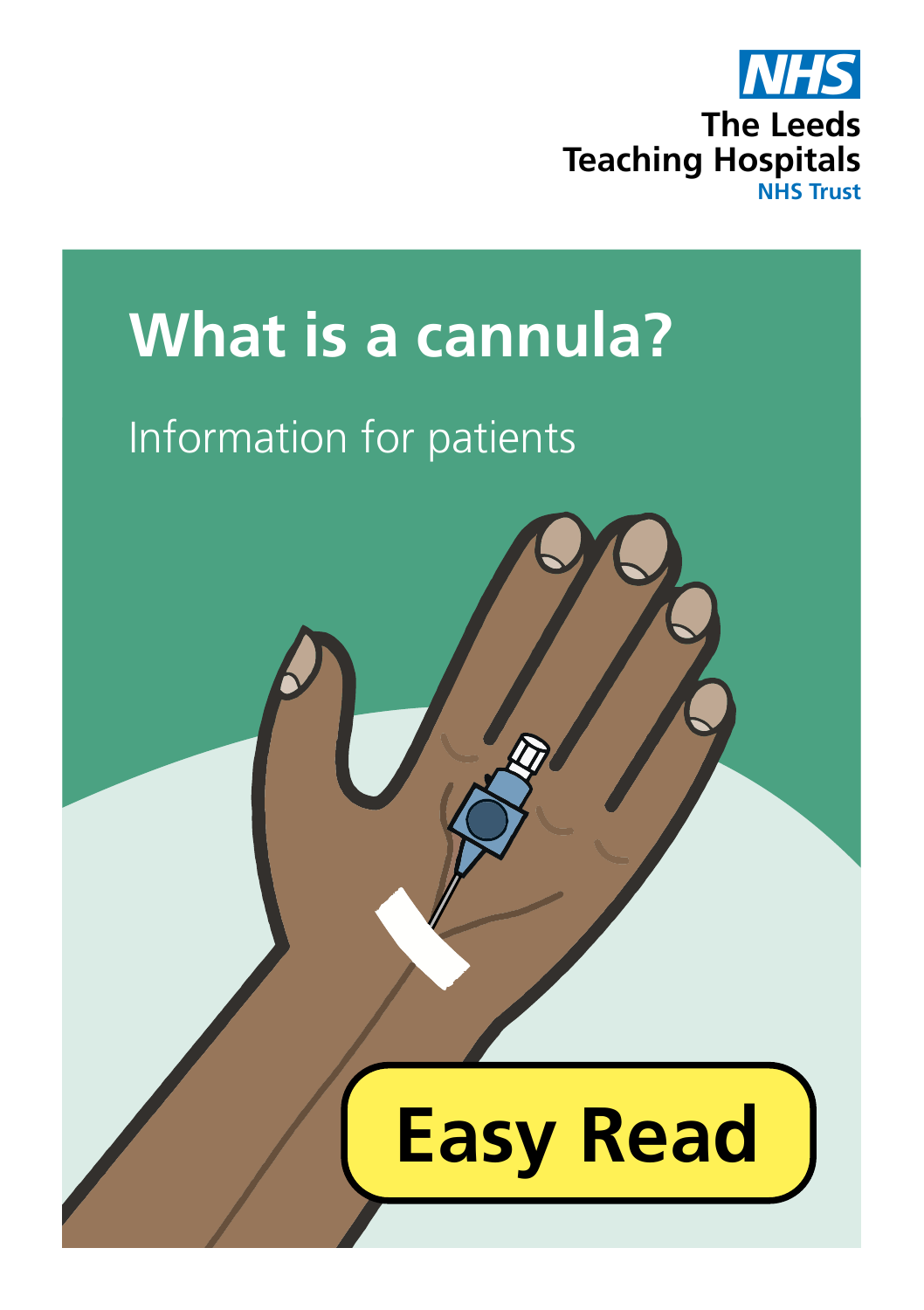







This booklet uses easy words and pictures.

You might want to ask someone to help you read it.

Medical staff might want you to have a cannula in hospital.

If you are poorly staff will try to help make you better.

They can give you medicine through a cannula.

It feels the same as having an injection.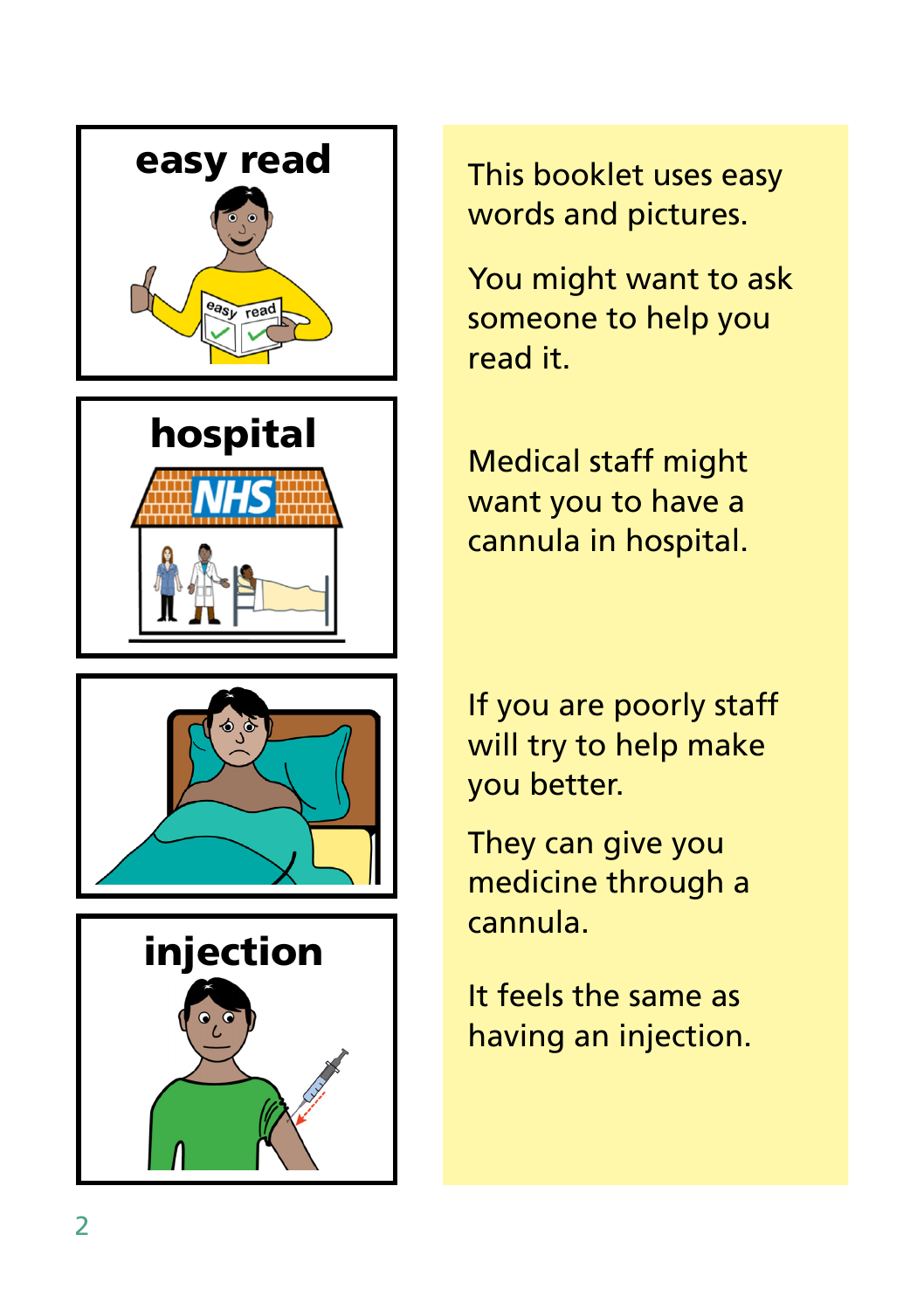



This is so nurses can give you medicine.



It might be in another part of your body too. That is ok.



The nurse will put a plaster or bandage over the tube.